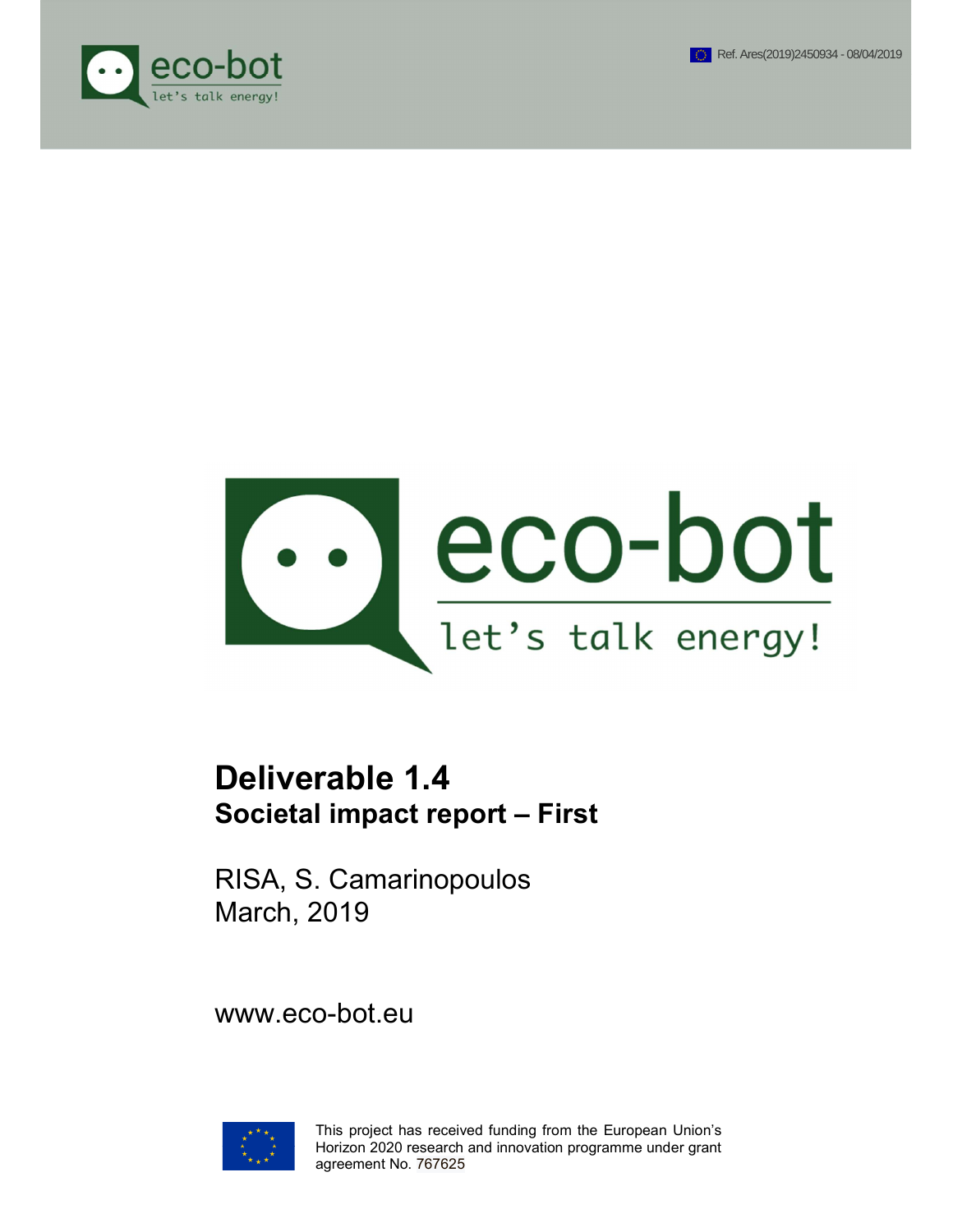

## D1.4: SOCIETAL IMPACT REPORT – FIRST

## **Summary**

The document presents an overview of eco-bots work on developing a first consensus, on societal, gender and ethical issues. As this is the first report, only the primary findings are included. The final report D 1.5 will contain all the conclusions gathered throughout the project.

| <b>DELIVERABLE NUMBER</b>  | <b>WORK PACKAGE</b>                                                                                                                       |
|----------------------------|-------------------------------------------------------------------------------------------------------------------------------------------|
| D <sub>1.6</sub>           | WP <sub>1</sub>                                                                                                                           |
| <b>LEAD BENEFICIARY</b>    | <b>DELIVERABLE AUTHOR(S)</b>                                                                                                              |
| <b>RISA</b>                | S. Camarinopoulos (RISA)                                                                                                                  |
| <b>QUALITY ASSURANCE</b>   |                                                                                                                                           |
| Reviewer 1: Ulrich Hussels | <b>RISA</b>                                                                                                                               |
| Reviewer 2: Nikos Ipiotis  | <b>PLEGMA</b>                                                                                                                             |
| PLANNED DELIVERY DATE      | <b>ACTUAL DELIVERY DATE</b>                                                                                                               |
| 30/3/2019                  | 5/4/2019                                                                                                                                  |
| <b>DISSEMINATION LEVEL</b> | $x$ PU = Public<br>$\Box$ PP = Restricted to other programme participants<br>$\Box$ CO = Confidential, only for members of the consortium |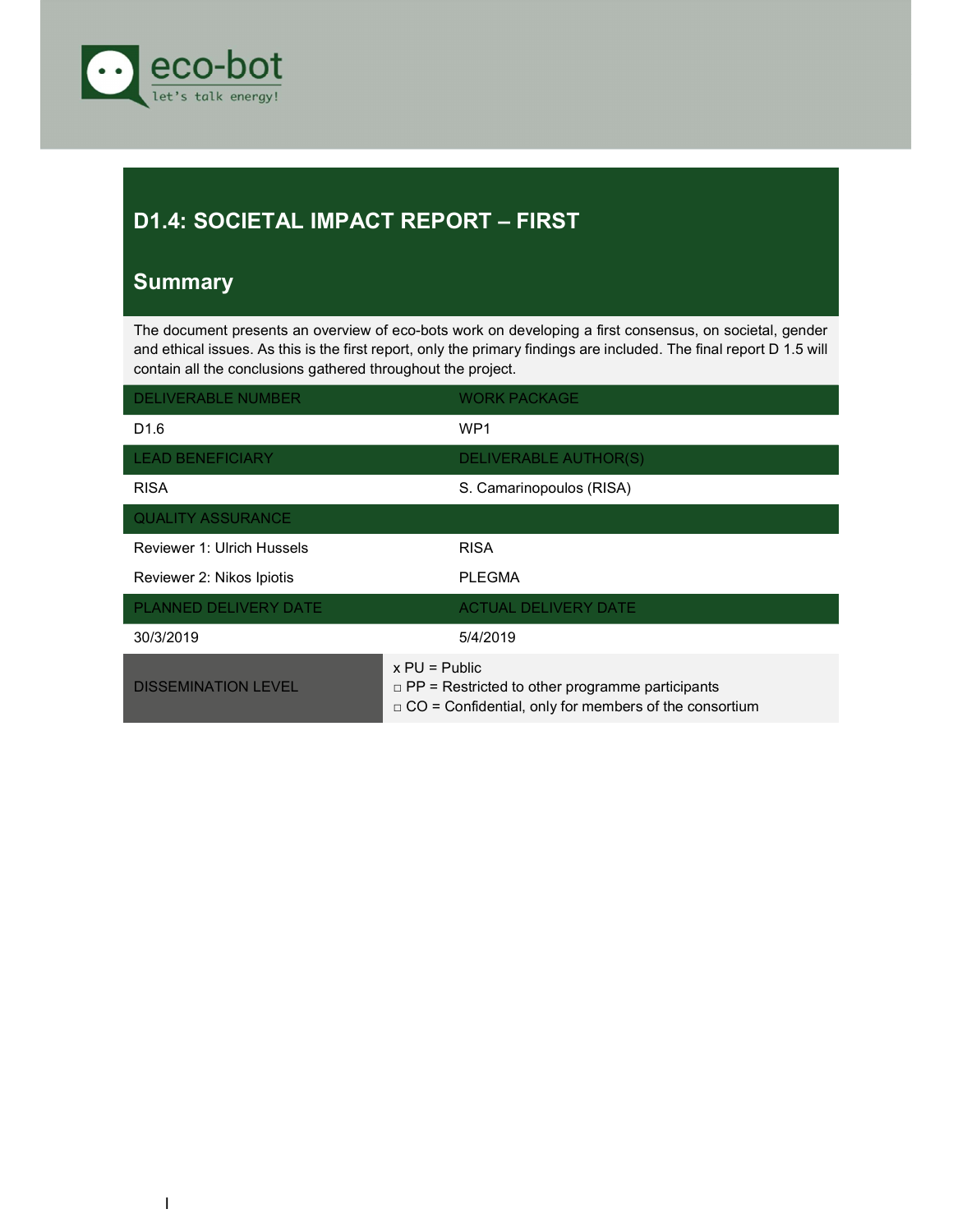

## **Table of contents**

| 1.   |                                                                                              |  |
|------|----------------------------------------------------------------------------------------------|--|
| 1.1. |                                                                                              |  |
| 1.2. |                                                                                              |  |
| 1.3. |                                                                                              |  |
| 2.   | OVERSIGHT OF ETHICAL, LEGAL, PRIVACY, GENDER AND DATA PROTECTION SCOPES IN ECO-BOT PROJECT 2 |  |
| 2.1. |                                                                                              |  |
| 3.   | DESCRIPTION OF THE ETHICS-RELATED WORK PERFORMED DURING THE FIRST REPORTING PERIOD 3         |  |
|      |                                                                                              |  |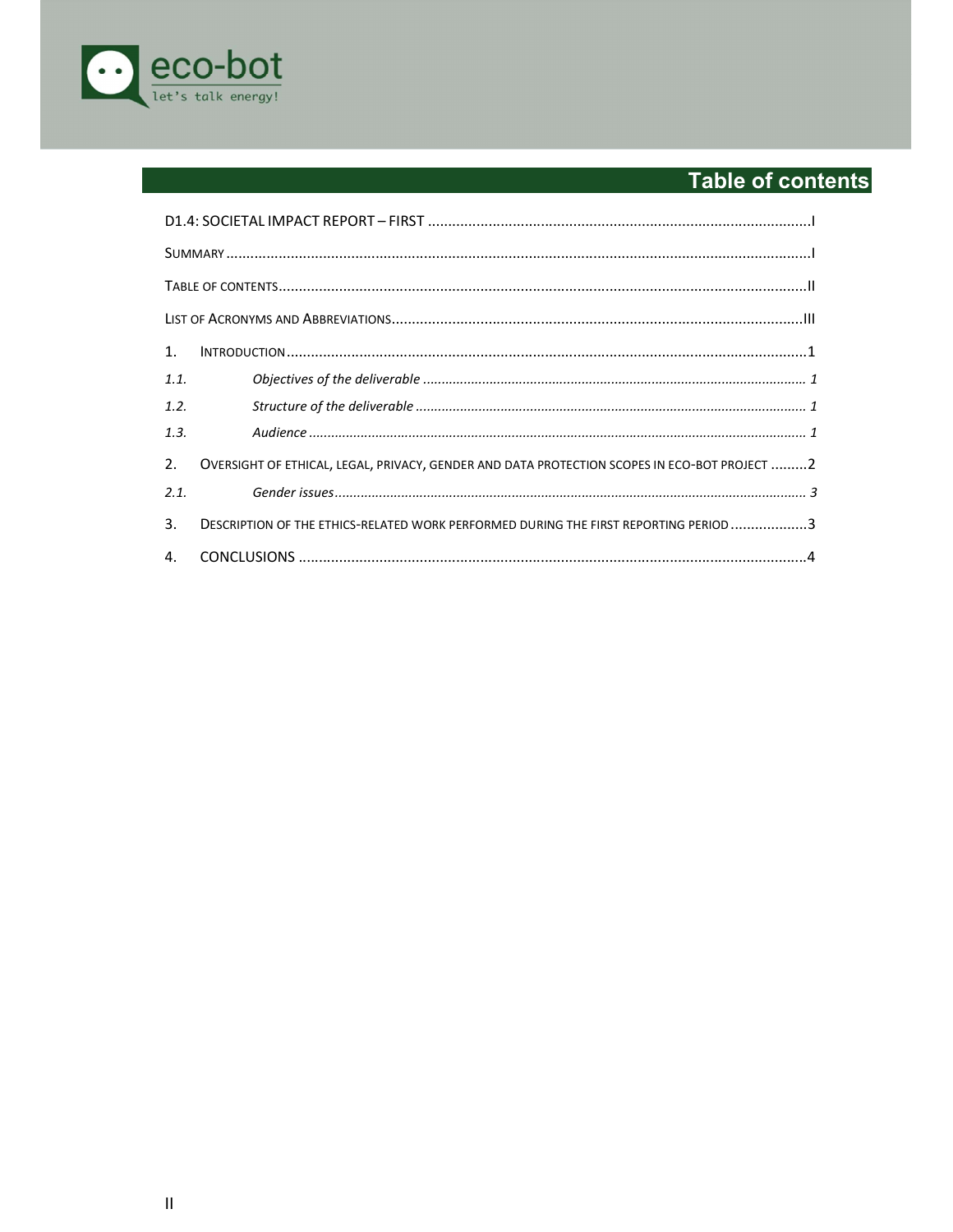

#### List of Acronyms and Abbreviations

- CA: Consortium Agreement
- CO: Confidential
- DoW: Description of Work, referring to the Annex I of the Grant Agreement
- EAB: Ethics Advisory Board
- EC: European Commission
- DMP: Data Management Plan
- GA: Grant Agreement
- IPR: Intellectual Property Rights
- OA: Open Access
- PPR: Project Progress Reports
- PSB: Project Steering Board
- PU: Public
- QA: Quality Assurance
- SAB: Security Advisory Board
- SMD Smart Metering Device
- SOA: Service-oriented Architecture
- STC: Scientific and Technical Committee
- WP: Work Package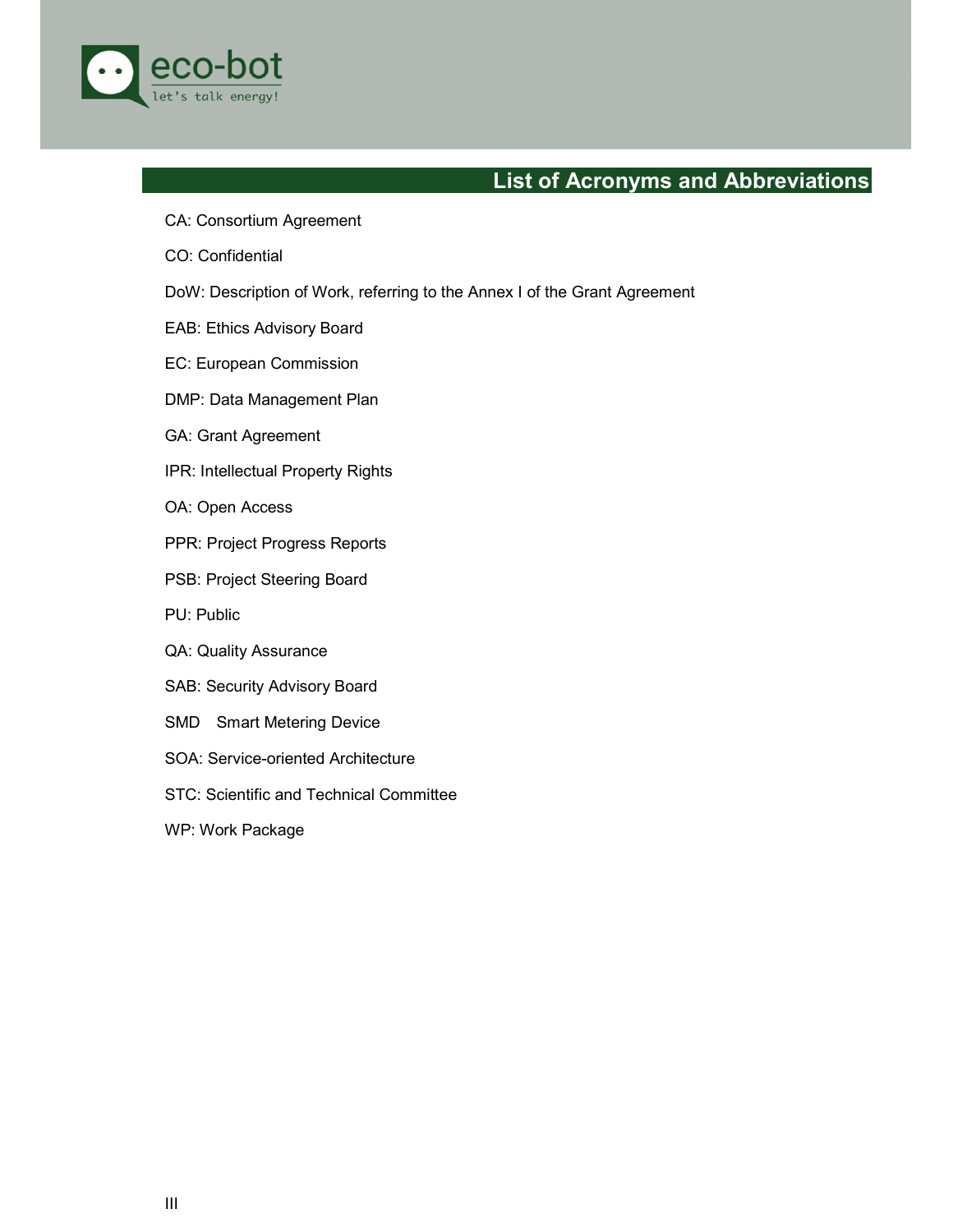

#### 1.1. Objectives of the deliverable

The reporting of societal, ethical and gender issues to the European Commission for the project eco-bot will occur iteratively through this deliverable D 1.4 at M018 and D1.5 at M39 at the end of the project respectively. This report focuses on the Ethics Advisory Board's activities, assessments and recommendations.

It aims to give an oversight over ethical, legal, privacy, gender and data protection scopes in the eco-bot project. It summarizes the results of assessments which conclude the compliance of eco-bots' project activities and outcomes with current national and EU regulations and ethics standards

#### 1.2. Structure of the deliverable

This societal, ethical and gender issues report is structured into four sections, which are as follows:

- An introductive chapter where the objectives of the document its structure and the relevant audience are briefly described.
- An oversight chapter where the findings of the societal, ethical and gender issues assessment, in terms of status, policy, mitigating actions and safeguarding is given. This assessment was conducted at project level, with general ethics-related remarks on the platform/system under development and its components. In the ongoing project phase the assessment will also be conducted for the demonstrators.
- A description of the ethics-related work performed by the members of the EAB and by the partners during the first reporting period
- The conclusions

#### 1.3. Audience

This document will be made publicly available. The outcomes of the research are interesting for people who are working for organisations in the public sector (e.g. consultant officers) or for people involved in the private sector (especially the SMD and chat-bot related). More specifically, the target audience for this deliverable includes:

- Partners in the eco-bot project
- The European Commission
- Organisations and experts involved in the eco-bot case studies
- Public and private smart metering and chatbot organisations
- Authorities (regional and national level) that develop and enforce policies and legislation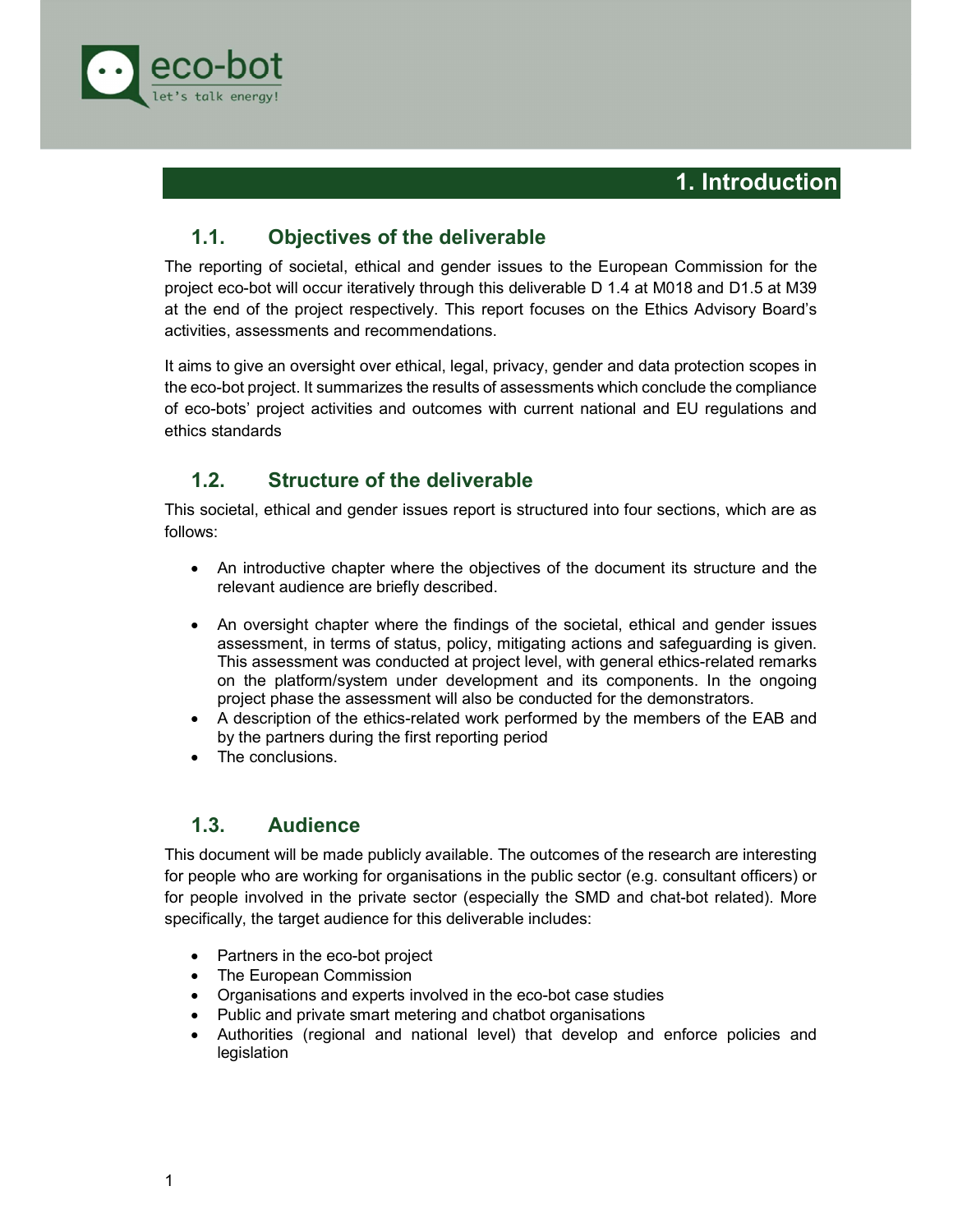

- Consumers
- Facility Managers

## 2. Oversight of ethical, legal, privacy, gender and data protection scopes in eco-bot project

Using the eco-bot system data will be collected and processed. All partners are therefore aware of their responsibilities and obligations to respect the data subject's privacy and confidentiality, in compliance with European standards and best practices.

To support the partners the EAB was established and is fully operational since the start of eco-bot. It consists of one ethical expert from the three main partners executing the demonstrator and development activities (EYPESA, SEC and DEXMA). The EAB scope is to guarantee that project procedures and outcomes are compliant with legal and ethical requirements as well society impacts, while at the same time overseeing the compliance to the ethical management strategy of the consortium. The board has a complete overview on eco-bot activities as well as access to relevant eco-bot deliverables. More details on the activities performed by the board are contained in the next section of this chapter.

- A specific Ethical, Privacy and Data Protection Strategy had been elaborated at the beginning of the project as part of D1.3 which is the data management plan of ecobot, consisting of requirements, but also recommendations, key principles and guidelines to be followed by each partner and thus by the consortium.
- Eco-bot partners follow legal compliance, for instance about the provisions of GDPR. The partners take measures and safeguards in order to comply with both the applicable European and national rules (in particular Spanish, Greek, German, UK and Polish national legislations).

The personal data that is going to be collected during the project, will be used solely for the specific project (research activity) and will be completely deleted and removed from the ecobot system after the project finishes, remaining available only to the participating utilities. This fact is positive and neutral regarding ethical issues. Regarding the end users, the fact that only people that have explicitly declared their agreement (informed consent) in supplying their data and in turn receive personalized notifications and warnings is a positive fact. The consent should take under consideration the following issues:

- Be in a language and in terms that are fully understandable by the end user
- Describe the aims, methods and the implications of the project and the benefits and problems or risks that might arise
- Explicitly describe that the use of the Smart Home meter and the chat-bot demonstrator is voluntary and that anyone has the right to refuse to participate and to withdraw their participation, samples or data at any time — without any consequences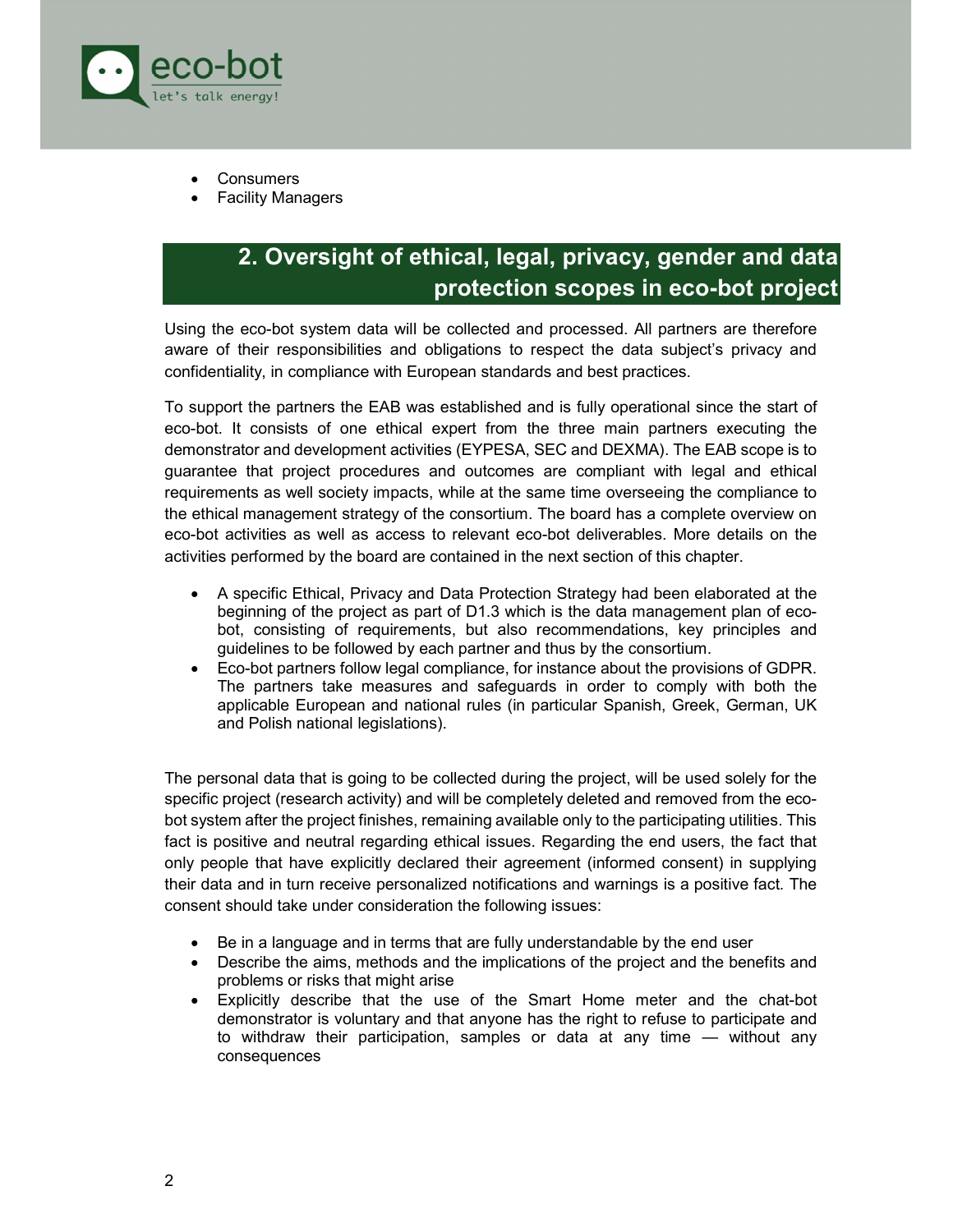

- Describe how data will be collected, protected during the lifetime of the project and either destroyed or reused subsequently
- Describe which procedures will be implemented in the event of unexpected or incidental findings (in particular, whether the participants have the right to know, or not to know, about any of such findings).

The data process lifecycle of eco-bot could raise ethical issues if:

- Personal data is not stored locally and / or uploaded to the eco-bot platform during the Data Collection process.
- The collected data are not subjected to the appropriate offline pre-processing workflow and/or the anonymization process of deleting any sensitive element during the data preparation step.
- The datasets can be retrieved after their deletion during the storage step.

Some additional clarifications pertaining specific types of data arriving from these devices are discussed and need to be clarified; geo-locational data will be processed after acquisition to keep only the minimum necessary information and not data which represent sensitive data pursuant to articles of the GDPR.

#### 2.1. Gender issues

In eco-bot consortium, a mindful effort has been made to achieve equality between men and women. Therefore, eco-bot counts a high participation of women – more than 70% of the key personnel involved in the tasks. Female participants are also in leading roles in the management structure.

The eco-bot consortium will not create any particular gender or equal opportunity issues. Principle equal rights will be emphasized in, during, and following the project for all legal entities and physical persons irrespective of sex, age, race, gender, handicap and nationality.

### 3. Description of the ethics-related work performed during the first reporting period

During the first reporting period several activities were undertaken by the Ethics Advisory Board, if opportune in conjunction with eco-bot Consortium, and significant results were achieved in relation to ethical, legal and societal aspects raised by the project. They are reported in the interim Progress Report.

Furthermore, ethics-related considerations were considered in WP2, WP3, WP4 and WP5, in the overall design of the system and preparation of validation activities, in view of ensuring strict adherence to Privacy-by-Design and Privacy-by-Default paradigms.